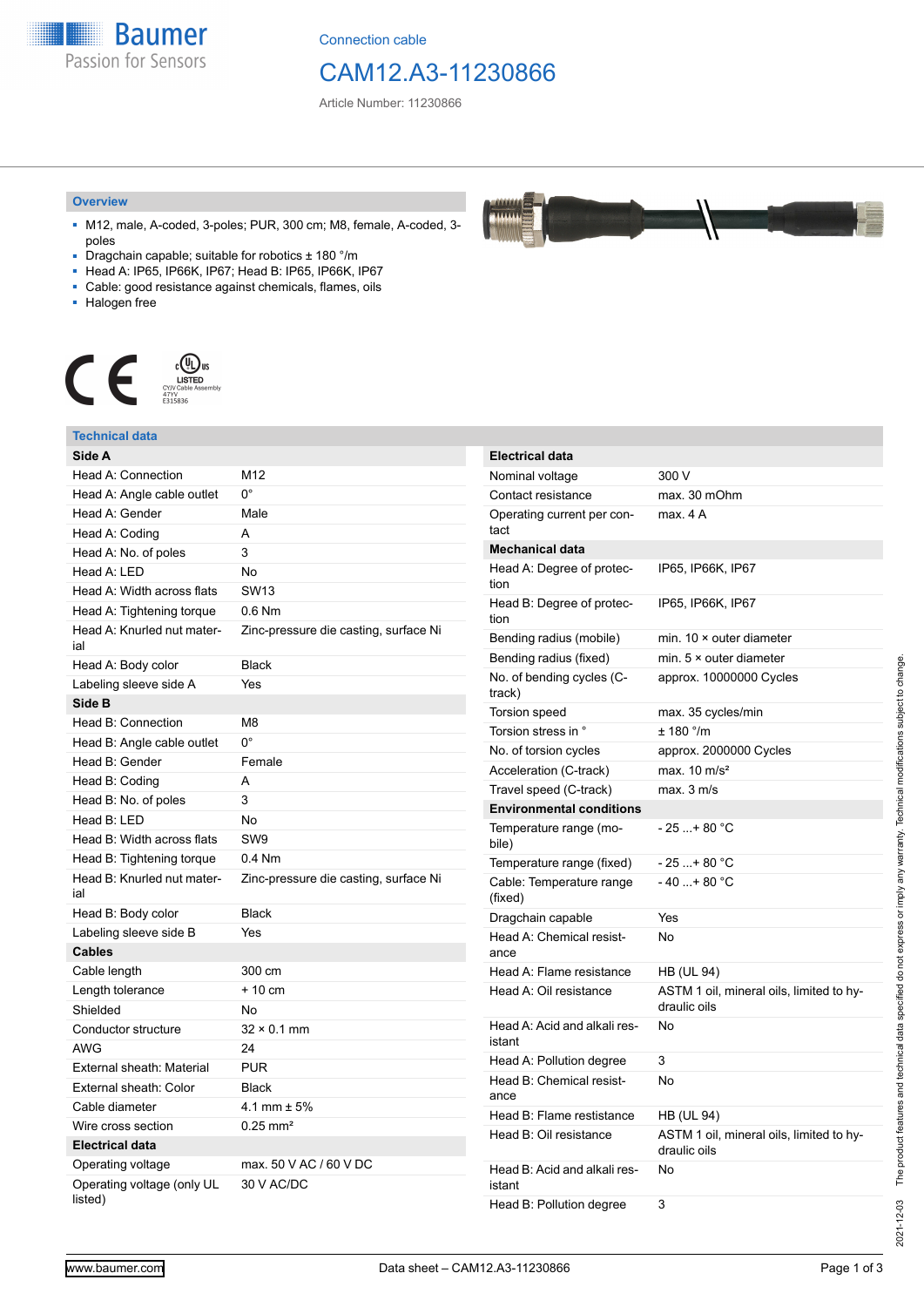

Connection cable

## CAM12.A3-11230866

Article Number: 11230866

#### **Technical data**

**Technical drawing**

**Side A**

#### **Environmental conditions**

Cable: Chemical resistance Good (DIN EN 60811-404)

Cable: Flame resistance Conform UL 1581 §1090 (H); CSA FT2; IEC 60332-2-2

#### **Environmental conditions**

Cable: Silicone-free Yes

Cable: Oil resistance Good (DIN EN 60811-404)

#### **Side B**

#### **Technical drawing**





#### **Coding Coding**